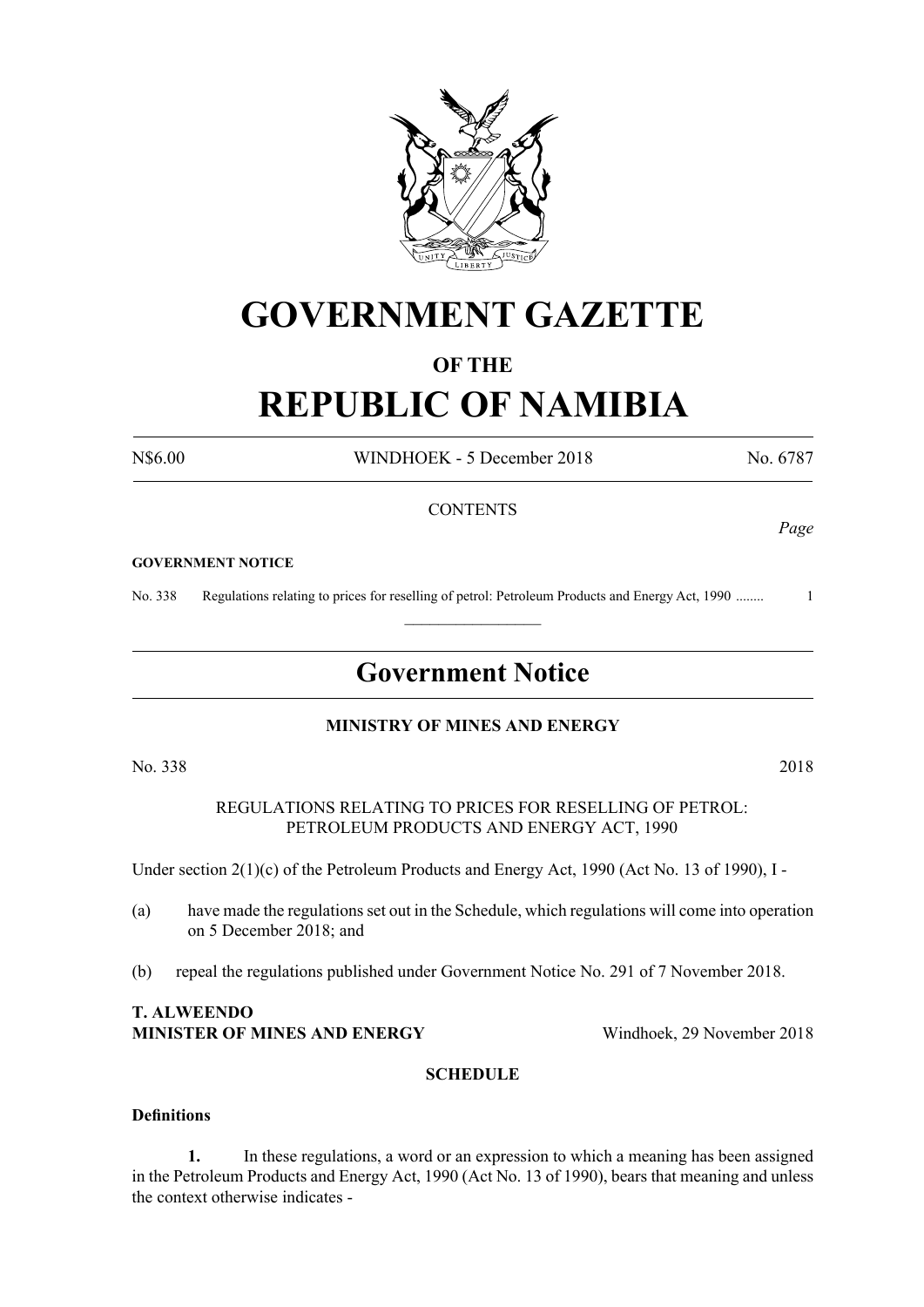"petrol" includes any mixture of petrol with any other substance, which mixture can be used as fuel for the operation of a spark ignition engine;

"reseller" means any person who, whether he or she has a petrol pump in operation in terms of an arrangement with a wholesale distributor or not, acquires petrol directly from a wholesale distributor and sells it to any other person in the course of or as part of the activities of a business carried on by him or her, but does not include any such person in relation to petrol which he or she sells in terms of an agreement with a wholesale distributor only in quantities of not less than 200 litres at a time;

"the Act" means the Petroleum Products and Energy Act, 1990 (Act No. 13 of 1990); and

"wholesale distributor" means any person to whom a wholesale licence has been issued under the Act, including any person who is deemed to be a wholesaler under the Act and any of the licensed oil companies or traders referred to in regulation 2.

#### **Licensed oil companies or traders**

**2.** The following are licensed oil companies or traders that are regarded as wholesale distributors:

| Pandu Trading Company (Proprietary) Limited                    | Licence $W/1/2000$  |
|----------------------------------------------------------------|---------------------|
| Total Namibia (Proprietary) Limited                            | Licence W/ 2/2000   |
| Caltex Oil (Namibia) (Proprietary) Limited                     | Licence $W/3/2000$  |
| Bachmus Oil & Fuel Supplies (Proprietary) Limited              | Licence W/ $4/2001$ |
| Shell Namibia Limited                                          | Licence W/ $5/2001$ |
| BP Namibia (Proprietary) Limited                               | Licence W/6/2001    |
| Engen Namibia (Proprietary) Limited                            | Licence W/ $7/2001$ |
| <b>LVW</b> Boerediens                                          | Licence W/ $8/2001$ |
| Kunene Net Oil Brokers                                         | Licence $W/9/2001$  |
| Namibia Fuel                                                   | Licence $W/10/2002$ |
| Namibia Petroleum Trading & Distribution (Proprietary) Limited | Licence $W/11/2002$ |
| Internam Shipping (Proprietary) Limited                        | Licence W/12/2002   |
| Internam Automotive & Fuel Supplies (Proprietary) Limited      | Licence W/13/2002   |
| Jaco N van Dyk                                                 | Licence $W/14/2002$ |
| Ombuga Oil Company (Proprietary) Limited                       | Licence W/15/2003   |
| Rhino Trek                                                     | Licence W/16/2003   |
| Norwegian Seaways Namibia (Pty) Ltd                            | Licence W/17/2003   |
| Namibia Energy Corporation (Pty) Ltd                           | Licence W/18/2004   |
| Namibia Liquid Fuel (Pty) Ltd                                  | Licence W/19/2004   |
| Namibia Prima Traders (Pty) Ltd                                | Licence $W/20/2004$ |
| Central Oil Namibia                                            | Licence $W/21/2004$ |
| Lia Holdings (Pty) Ltd                                         | Licence W/22/2004   |
| African Legend Energy Namibia (Pty) Ltd                        | Licence W/23/2005   |
| Franchise Namibia CC                                           | Licence W/24/2006   |
| Namibia Future Petroleum & Marketing                           | Licence W/25/2006   |
| SANOCOR Africa Energy (Pty) Ltd                                | Licence $W/26/2006$ |
| Namib Contract Haulage (Pty) Ltd                               | Licence W/27/2006   |
| Northern Fuel Distribution CC                                  | Licence W/28/2006   |
| World Marine & Offshore Supply Company (Pty) Ltd               | Licence W/29/2007   |
| Patizana Consultancy Service CC                                | Licence $W/30/2007$ |
| Abraham Kazeundja                                              | Licence W/32/2007   |
| Hapilo Energy CC                                               | Licence W/33/2007   |
| Situmbeko Petroleum Suppliers CC                               | Licence W/34/2007   |
| United Africa Group (Pty) Ltd                                  | Licence W/35/2007   |
| NAMWORLD Fuel Company (Pty) Ltd                                | Licence W/36/2007   |
|                                                                |                     |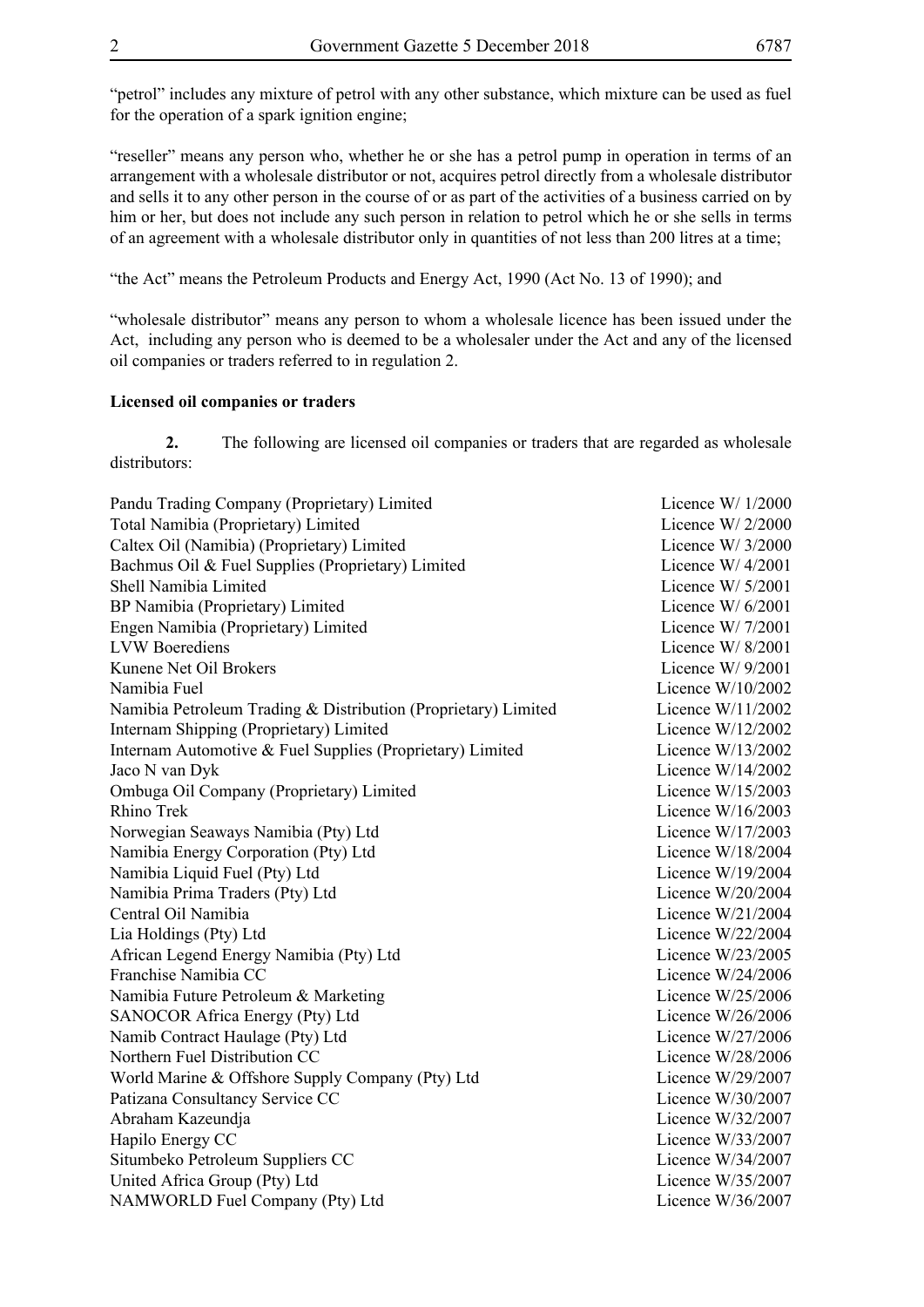Noble Investment (Pty) Ltd Licence W/37/2007 Daniel Deon Van Vuuren Licence W/38/2008 Waddin General Retail (Pty) Ltd License W/39/2008 Namibia Oil Refinery Ltd License W/40/2008 Petro Energy Namibia **Licence W**/41/2008 Petro Logistics CC License W/42/2008 Nam-Russia Trading Enterprise CC License W/43/2008 M&C Freight Service CC and the service of the service of the License W/44/2008 MZOHS Investment Holding CC License W/45/2008 Fossil Investment Holding (Pty) Ltd License W/46/2008 Rentech Trading CC and the Contract of the Contract of the License W/47/2008 Jowells Transport Namibia License W/48/2008 David Joh Barty License W/50/2008 The Suppliers Ana Service CC License W/51/2008 Omega Shipping Namibia License W/57/2009 Linktel Shipping Agency License W/58/2009 JR Fuel Suppliers CC License W/59/2009 Rentech Trading CC License W/60/2010 Corridor Petroleum Investment (Pty) Ltd License W/61/2010 Namibia Petroleum Industry Consultancy Agent License W/62/2010 Shetu Trading CC License W/63/2010 Manifest Investment (Pty) Ltd License W/64/2010 Central Destribution (Pty) Ltd License W/65/2010 Orban Investment Four woo two (Pty) Ltd License W/66/2010 Sky – Way Investment CC License W/67/2010 Roama Fuel Destributors License W/69/2010 Home Away Investments CC T/A Frontline Suppliers & Logistics CC License W/70/2010 Thula Investments CC License W/71/2011 A S P Group Holdings (Pty) Ltd License W/72/2011 AMIS Energy (Pty) Ltd License W/73/2011 WVM Investments License W/74/2011 Frontline Supplies and Logistics CC License W/75/2011 Lucks Oil and Energy License W/76/2011 Moshana Investment CC and the CO and the Company of the Company of the Company of the License W/79/2011 Naapotie Trading CC and the United States of the United States Countries and License W/80/2011 Afritech Oil & Gas (Pty) Ltd License W/78/2012 Renard Hatting License W/83/2012 Namiba General Suppliers t/a NGS Marine License W/84/2012 VMS Investments Holdings (Pty) Ltd License W/85/2012 Petrosol Petroleum Solutions License W/86/2012 Energy House Namibia CC and the Company of the License W/87/2012 Umoja Oil & Fuel Suppliers CC License W/88/2012 OBM Petroleum Distributors License W/89/2012 Ferbes Management Services CC License W/90/2012 Mobitek CC License W/91/2012 Ondere Investment Holdings (Pty) Ltd License W/92/2012 Brandberg Trading Enterprises CC License W/93/2012 JDP Fuel and Gas Reserve (Pty) Ltd License W/94/2012 Regal Investments CC Licence W/95/2012 W. A Dodds T/A Licence W/96/2013 Monjasa Namibia (Pty) Ltd Licence W/97/2012 Erongo Fuel Distributors CC and the contract of the Licence W/98/2013 Lunganda Fuel Distributors CC Licence W/99/2013 Namib Marine Services (Pty) Ltd Licence W/100/2013 Sunrise Investments CC and the CO and the Countries of the Countries of the Licence W/101/2013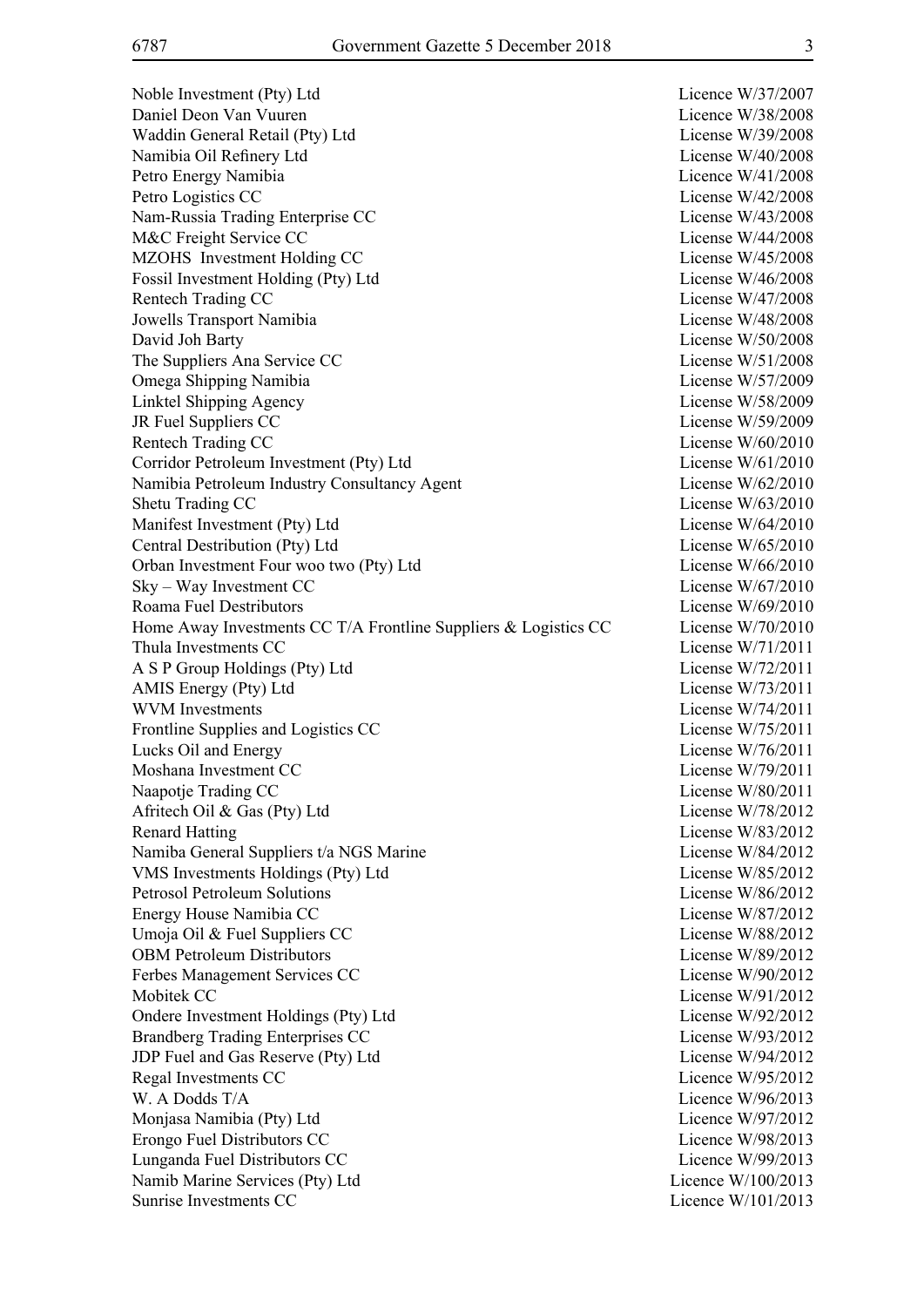Petro Africa Pty Ltd Licence W/102/2013 GFS Investment CC Licence W/103/2013 Windhoek Fuel Centre CC and the Company of the Licence W/104/2013 Cross Border Vehicle Traders Licence W/105/2013 Yes Trading & Investment CC Licence W/106/2013 Pegasus Fuels CC Licence W/107/2013 HBH Construction and Services CC Licence W/108/2013 West Coast Energy (Pty) Ltd Licence W/109/2014 Back to Back Investments CC Licence W/110/2013 Tania Botha CC Licence W/111/2013 SEN Petroleum CC Licence W/112/2013 Namenergy Resources (Pty) Ltd Licence W/113/2014 Rodney Andreas Transport CC Licence W/114/2013 First Investment CC Licence W/115/2013 Hendrik Dawids CC and the United States of the United States and Licence W/116/2013 Moonstone Trading Enterprises CC Licence W/117/2013 Versatile Environmental Consulting CC Licence W/118/2013 Puma Energy (Pty) Ltd Licence W/31/2014 Good Fellas Investment CC Licence W/119/2014 Moonstone Investment CC and CC Licence W/121/2014 Caprivi Investment CC Licence W/124/2014 Lapka Investments CC Licence W/125/2014 Hallie Investments CC Licence W/126/2014 Mokolian Energy (Pty) Ltd Licence W/127/2014 Unlimited Investments (Pty) Ltd Licence W/128/2014 Du Preez Petroleum CC Licence W/129/2014 Extreme Customs Cleaning Services CC Licence W/130/2014 Alushe Multi Services CC and the Contract of the Licence W/131/2014 Demshi Investment Holdings (Pty) Ltd Licence W/132/2014 Blue Sea Trading Enterprise CC and the season of the Licence W/134/2014 Namib Goldsun Oil CC Licence W/135/2016 Gold Rush Trading Number Twenty CC Licence W/136/2014 JKI Petroleum CC Licence W/137/2014 Gear Petroeum CC Licence W/138/2015 AA Petroleum S/S CC Licence W/139/2015 Queen Mwetako Investments CC Licence W/140/2015 Chekai Investments CC and the Company of the Licence W/141/2015 North Gate Investments CC Licence W/142/2015 Gaya Investments CC Licence W/143/2015 Helao Nafidi S/S Licence W/144/2015 Trans Hydrocarbon Namibia CC Licence W/145/2015 Renu Energy Namibia CC Licence W/146/2015 Southman Investments (Pty) Ltd Licence W/147/2015 Tenya Logistics CC T/A OPS Fuel CC Licence W/148/2015 Sheikh Investment CC and the CC Licence W/150/2015 Seed Trading CC Licence W/151/2015 Tate Energy (Pty) Ltd Licence W/152/2015 Epitome Holdings (Pty) Ltd Licence W/153/2017 Vigor Investment CC Licence W/154/2015 Ten Foot Investments (Pty) Ltd Licence W/155/2016 Uunongo Technologies CC Licence W/156/2016 Herman Karimbue Licence W/157/2016 Estrella Petroleum CC and the Company of the Licence W/158/2016 Coastal Oil & Fuel Suppliers CC Licence W/159/2016 Tank-Up Petroleum Namibia (Pty) Ltd Licence W/160/2016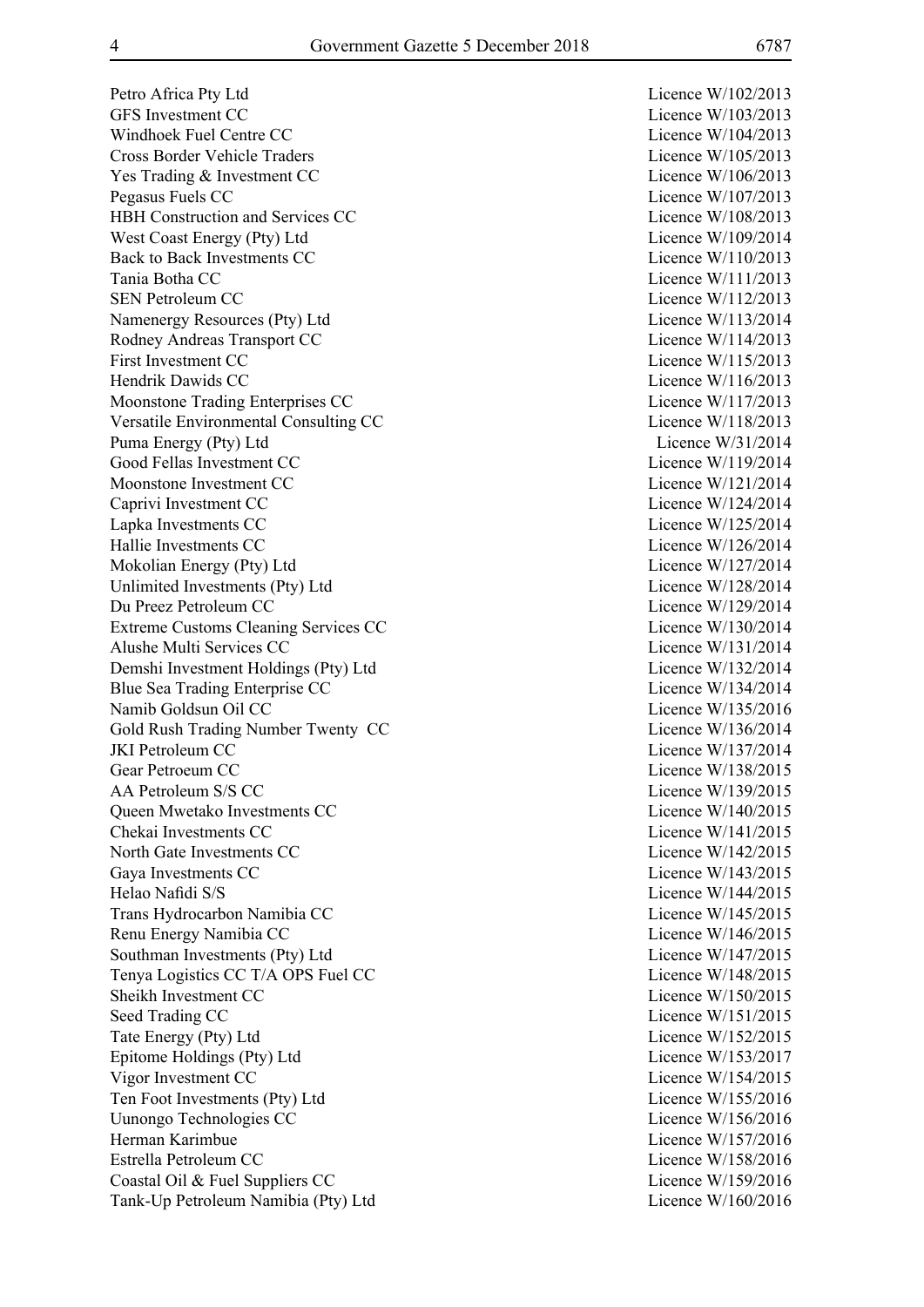Continental Oil & Gas Licence W/161/2016 Eco Energy Fuel and Oil Trading Licence W/163/2016 Omuramba Rural East Point Suppliers CC Licence W/164/2016 Luxury Two Hundred and Fourty Eight (Pty) Ltd Licence W/165/2016 Econo Investments (Pty) Ltd Licence W/166/2016 Camel Thorn Petroleum Services CC Licence W/167/2016 Liferole Investments (Pty) Ltd Licence W/168/2016 Parallel Investments CC Licence W/169/2016 Brahsk Petroleum (Ptv) Ltd Licence W/170/2016 Real Petroleum Namibia CC and the contract of the contract of the Licence W/172/2017 Horizon Fuel & Logistics (Pty) Ltd Licence W/173/2017 Trios Mangue Investments CC Licence W/174/2017 Okapi Supply Trading Namibia (Pty) Ltd Licence W/175/2017 RKS Investment Group CC Licence W/176/2017 Ndume Trading Enterprises CC Licence W/177/2017 Odessa Energy Solutions CC and Contact Contact Contact Contact Contact Contact Contact Contact Contact Contact Contact Contact Contact Contact Contact Contact Contact Contact Contact Contact Contact Contact Contact Contact Evale Investment (Pty) Ltd Licence W/179/2017 Peace Garden Investments CC Licence W/180/2017 Petroba Fuels (Pty) Ltd Licence W/181/2017 Earth Ethicks Construction CC and the Licence W/182/2017 Flowvin Investment Group CC and the Licence W/183/2017 Enlightment Investment CC Licence W/184/2017 Decher Investment No. 6 CC Licence W/185/2017 A Van Der Walt Namibia (Pty) Ltd Licence W/186/2017 Imagine Investments (Pty) Ltd Licence W/187/2017 Mendozer Investments CC and the Company of the Licence W/188/2017 Oluzizi Petroleum Namibia CC Licence W/189/2017 Transpetro Group Namibia (Pty) Ltd Licence W/190/2017 Acer Petroleum Namibia (Pty) Ltd Licence W/191/2017 Wes Coast Investment CC Licence W/192/2017 Eco Fuel Investment CC Licence W/193/2017 Tapsie Transport and Clearing CC Licence W/194/2017 Goodwill Investments CC and the CO Licence W/195/2017 Fresh Unit Investment CC Licence W/196/2017 Intu Fuel Trading Enterprises CC and the Contract Contract Contract Contract Contract Contract Contract Contract Contract Contract Contract Contract Contract Contract Contract Contract Contract Contract Contract Contract C Gilpin Oil & Fuel CC Licence W/198/2017 Logistics Support Services (Pty) Ltd Licence W/199/2017 Johannes Kelly Kakuni Licence W/200/2018 Upambi Investments CC Licence W/201/2018 Bellissima Investment Thirty One (Pty) Ltd t/a Multi Fuel & Oil Licence W/202/2018 VIC Shipping CC Licence W/203/2018 E N Fuels and Lubricants CC Licence W/204/2018 Ocean Bunker Petroleum Service (Pty) Ltd Licence W/205/2018 Odjove Energy and Mining CC Licence W/206/2018

#### **Reselling price of petrol**

**3.** The prices at which 95 octane unleaded petrol may be sold by a reseller to any person at any place mentioned in the Annexure are the prices indicated opposite the place concerned.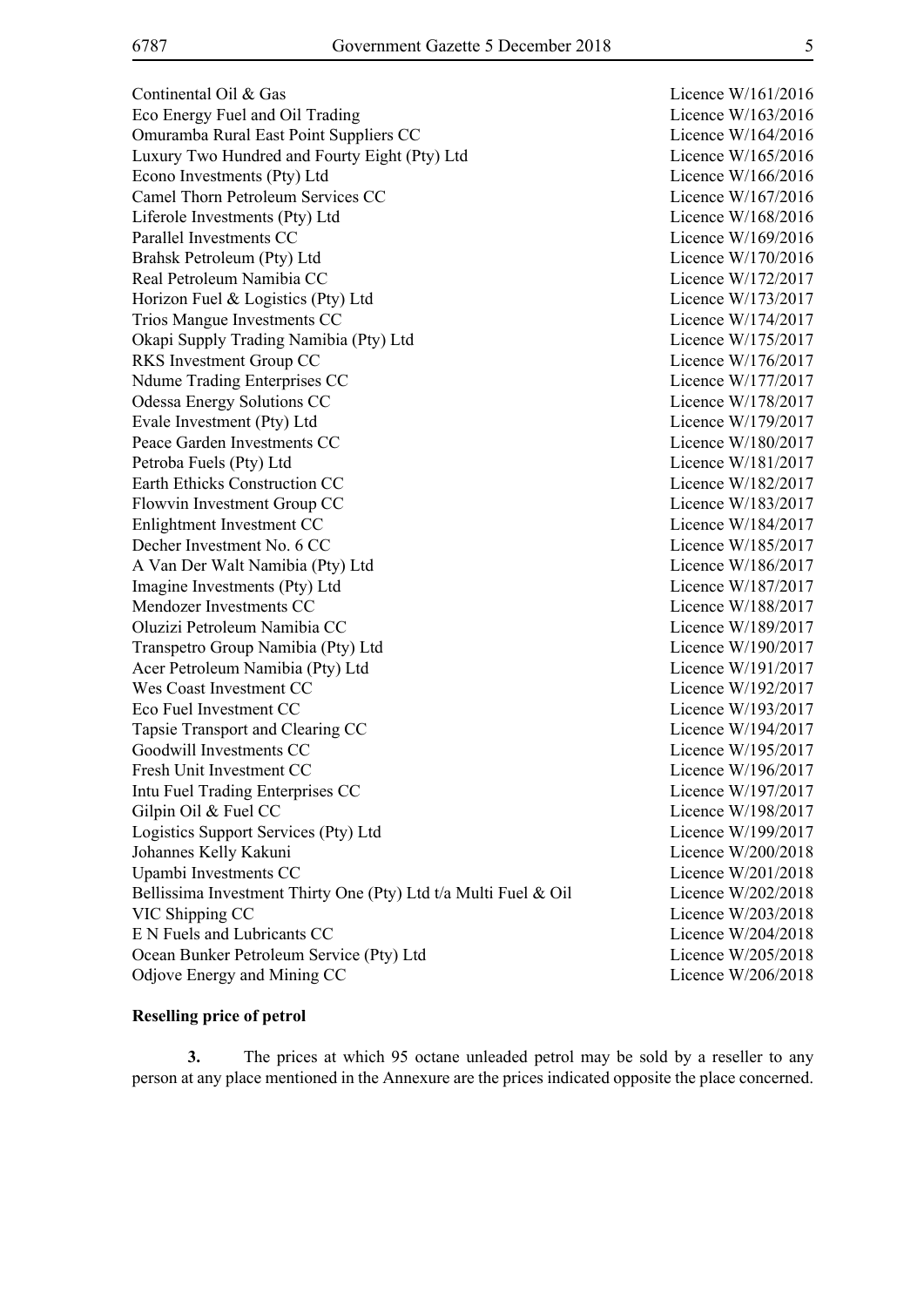### **ANNEXURE**

## *(Regulation 1)*

| Place                                 | Retail Price in c/l<br>ULP<br>95 Octane<br>5 December 2018 |
|---------------------------------------|------------------------------------------------------------|
| AI-AIS                                | 1363                                                       |
| <b>AMINIUS</b>                        | 1361                                                       |
| <b>ANDARA</b>                         | 1345                                                       |
| <b>ARANDIS</b>                        | 1334                                                       |
| <b>ARANOS</b>                         | 1356                                                       |
| <b>ARIAMSVLEI</b>                     | 1363                                                       |
| <b>ARIS</b>                           | 1353                                                       |
| <b>AROAB</b>                          | 1355                                                       |
| <b>ASAB</b>                           | 1374                                                       |
| <b>AUS</b>                            | 1355                                                       |
| <b>BANGANI</b>                        | 1345                                                       |
| <b>BEN HUR FARM</b>                   | 1363                                                       |
| <b>BERSEBA</b>                        | 1355                                                       |
| <b>BETHANIEN</b>                      | 1355                                                       |
| <b>BETTA</b>                          | 1329                                                       |
| <b>BRAKWATER</b>                      | 1353                                                       |
| <b>BRANDBERG</b>                      | 1312                                                       |
| <b>BRAUNFELS</b>                      | 1337                                                       |
| BUFFALO (COC ONLY)                    | 1345                                                       |
| <b>BUITEPOS</b>                       | 1355                                                       |
| <b>BULLSPORT</b>                      | 1361                                                       |
| <b>CHAMAITES</b>                      | 1355                                                       |
| <b>CHIEBELLA ESTATES</b>              | 1363                                                       |
| <b>COBLENS STORE</b>                  | 1345                                                       |
| <b>CORDOVA</b>                        | 1341                                                       |
| <b>DANKBAAR FARM</b>                  | 1355                                                       |
| DEI GRACIA (Otjipiro-Waterberg Lodge) | 1356                                                       |
| DEKKA CONSTR. (PAST USAKOS)           | 1325                                                       |
| DEKKA CONSTR. (PRE USAKOS)            | 1312                                                       |
| <b>DERM STORE</b>                     | 1351                                                       |
| <b>DIKDOORN</b>                       | 1371                                                       |
| DIPCAPDI SCHOOL                       | 1366                                                       |
| <b>DONKERSAND</b>                     | 1307                                                       |
| <b>DORDABIS</b>                       | 1345                                                       |
| <b>DUIKERSVLEI</b>                    | 1344                                                       |
| <b>EENHANA</b>                        | 1354                                                       |
| <b>EKUJA</b>                          | 1345                                                       |
| ELBE COPPER MINE                      | 1324                                                       |
| <b>ELDERS</b>                         | 1355                                                       |
| ENDOLA - OHANGWENA REGION             | 1354                                                       |
| <b>ENGELA</b>                         | 1354                                                       |
| <b>EORONDEMBA</b>                     | 1361                                                       |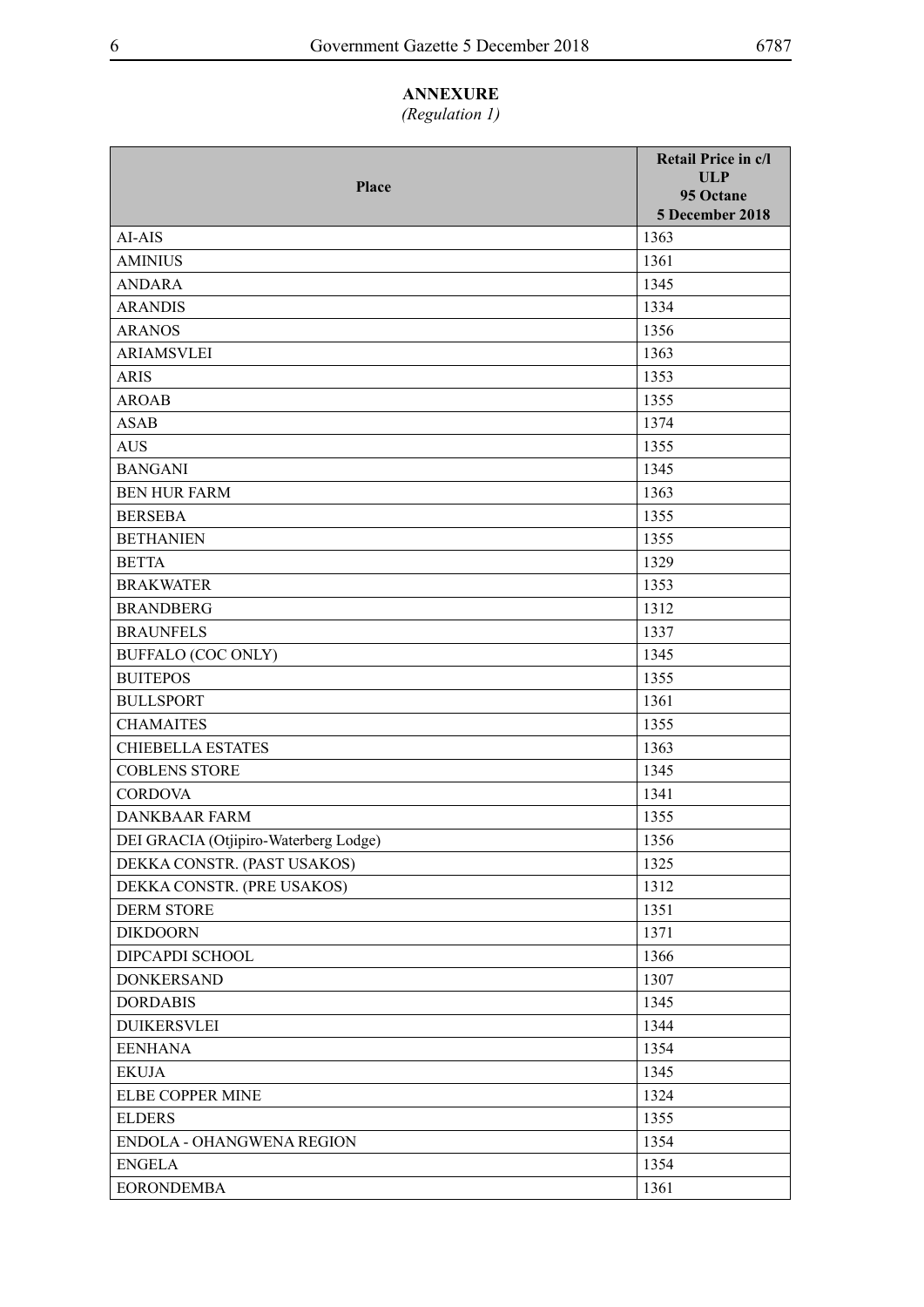| <b>EPIKURO 10</b>                            | 1358 |
|----------------------------------------------|------|
| <b>EPIKURO 3</b>                             | 1358 |
| ERNST MEYER SCHOOL                           | 1366 |
| <b>ETUNDA</b>                                | 1319 |
| <b>FARM TRADOS NO 92</b>                     | 1356 |
| <b>GAMIS</b>                                 | 1359 |
| <b>GAMSBERG</b> (COC)                        | 1317 |
| <b>GHANSIES</b>                              | 1325 |
| <b>GIBEON</b>                                | 1372 |
| <b>GOAGEB</b>                                | 1355 |
| <b>GOBABEB</b> (Desert Research Foundations) | 1302 |
| <b>GOBABIS</b>                               | 1346 |
| <b>GOCHAS</b>                                | 1356 |
| <b>GROOTFONTEIN</b>                          | 1345 |
| <b>GROSSBARMEN</b>                           | 1346 |
| <b>GRUNAU</b>                                | 1363 |
| <b>GUISES</b>                                | 1367 |
| <b>HALALI</b>                                | 1358 |
| <b>HARDAP</b>                                | 1364 |
| <b>HARIBES</b>                               | 1347 |
| HEKEL SERVICE                                | 1346 |
| <b>HELENA FARM</b>                           | 1361 |
| HELMERINGHAUSEN                              | 1365 |
| <b>HENTIES BAY</b>                           | 1334 |
| <b>HOCHVELD</b>                              | 1341 |
| <b>HOLOOG</b>                                | 1355 |
| <b>ISABIS</b>                                | 1346 |
| K. E. 13                                     | 1360 |
| K.E. 3                                       | 1337 |
| <b>KALKFELD</b>                              | 1337 |
| <b>KALKRAND</b>                              | 1349 |
| <b>KAMANJAB</b>                              | 1337 |
| <b>KANDUMI STORE</b>                         | 1343 |
| <b>KARASBURG</b>                             | 1363 |
| <b>KARIBIB</b>                               | 1315 |
| <b>KATIMA MULILO</b>                         | 1345 |
| <b>KAVANGO RANCHES</b>                       | 1354 |
| <b>KEETMANSHOOP</b>                          | 1355 |
| <b>KHORIXAS</b>                              | 1337 |
| <b>KLEIN KARAS</b>                           | 1363 |
| <b>KLEIN MENASSE</b>                         | 1355 |
| <b>KLEIN-AUB</b>                             | 1357 |
|                                              |      |
| <b>KOBLENS</b>                               | 1337 |
| <b>KOES</b>                                  | 1355 |
| <b>KOMBAT</b>                                | 1345 |
| <b>KONGOLA</b>                               | 1345 |
| <b>KORRIDOR POS 13</b>                       | 1361 |
| <b>KRANZBERG MINE</b>                        | 1324 |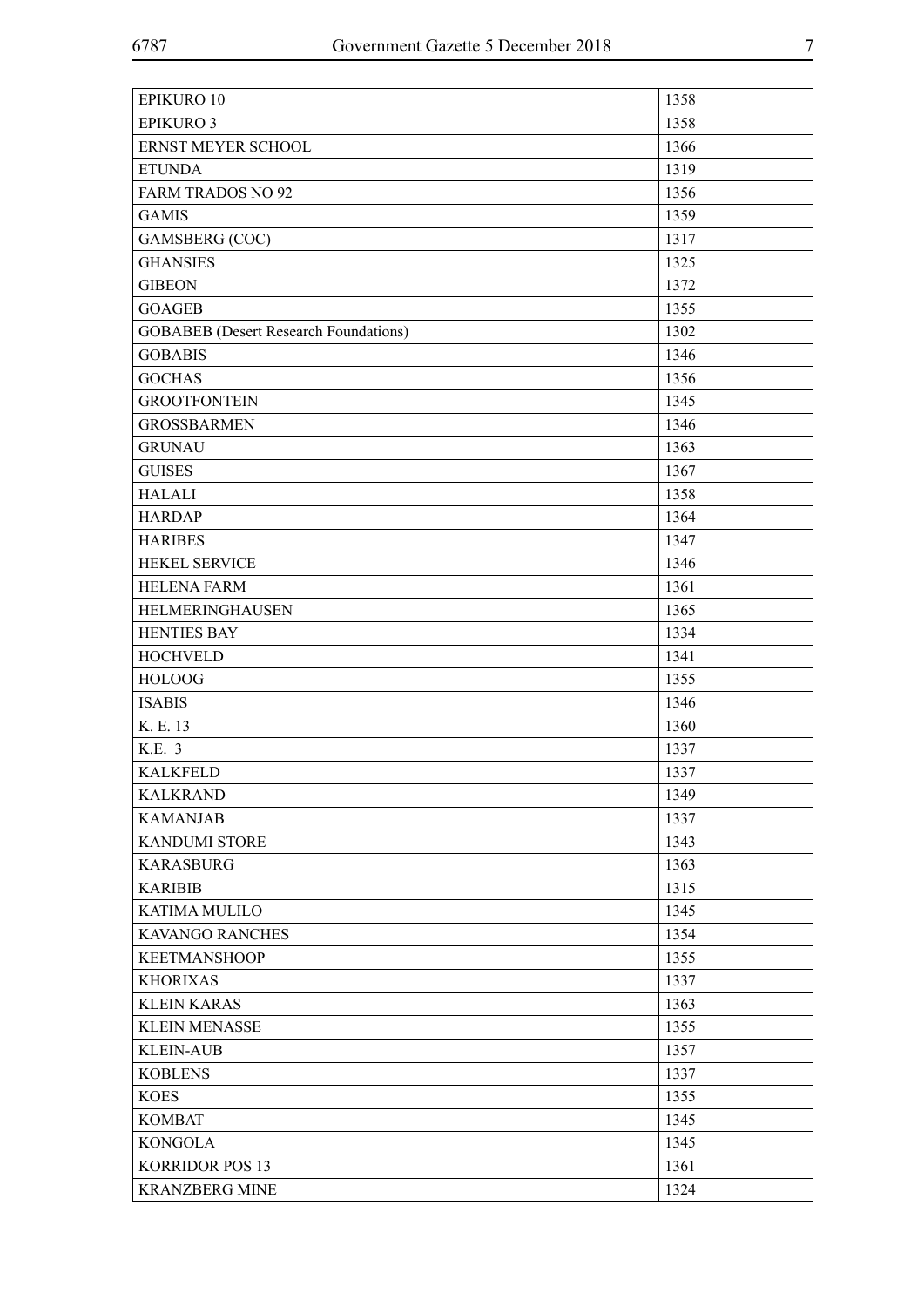| <b>KRIES HOTEL</b>         | 1354 |
|----------------------------|------|
| L B GARAGE                 | 1360 |
| LEONARDVILLE               | 1358 |
| <b>LEPEL STORE</b>         | 1327 |
| <b>LINYANTI</b>            | 1345 |
| <b>LITHIUM MINE</b>        | 1319 |
| <b>LUDERITZ</b>            | 1355 |
| LUHEBU DISTRICT            | 1345 |
| <b>MAHANENE</b>            | 1354 |
| <b>MAKKANOR</b>            | 1363 |
| <b>MALTAHOHE</b>           | 1354 |
| <b>MANGETTI</b>            | 1344 |
| <b>MARIENTAL</b>           | 1347 |
| <b>MIDGARD</b>             | 1350 |
| <b>MILE 108 TN</b>         | 1315 |
| MILE 72 TN                 | 1307 |
| <b>MOKUTI LODGE</b>        | 1356 |
| MOUNT ETJO                 | 1347 |
| <b>MUKWE</b>               | 1345 |
| <b>MURURANE</b>            | 1354 |
| <b>MUSESE</b>              | 1357 |
| <b>MUTJAVIKUA F</b>        | 1345 |
| <b>NAMIB RESTCAMP</b>      | 1319 |
| <b>NAMUTONI</b>            | 1358 |
| <b>NEI-NEIS</b>            | 1317 |
| <b>NEPARA</b>              | 1345 |
| <b>NEUDAM</b>              | 1354 |
| <b>NINA</b>                | 1351 |
| NKURENKURU                 | 1345 |
| <b>NOMTSAS</b>             | 1327 |
| <b>NOODBURG</b>            | 1366 |
| <b>NOORDOEWER</b>          | 1363 |
| <b>NYANGANA</b>            | 1345 |
| <b>ODIBO</b>               | 1354 |
| <b>OHANGWENA</b>           | 1354 |
| <b>OKAHANDJA</b>           | 1333 |
| <b>OKAHAO</b>              | 1354 |
| <b>OKAKARARA</b>           | 1345 |
| <b>OKAMATAPATI</b>         | 1356 |
| <b>OKASHANA</b>            | 1354 |
| <b>OKAUKUEJO</b>           | 1353 |
| <b>OKOMBAHE</b>            | 1349 |
| <b>OKONDJATU</b>           | 1358 |
| <b>OKONGO</b>              | 1354 |
| <b>OMAFO</b>               | 1354 |
| <b>OMAJETTE CONCESSION</b> | 1327 |
| <b>OMAPUMBA S/STATION</b>  | 1351 |
| <b>OMARURU</b>             | 1322 |
|                            |      |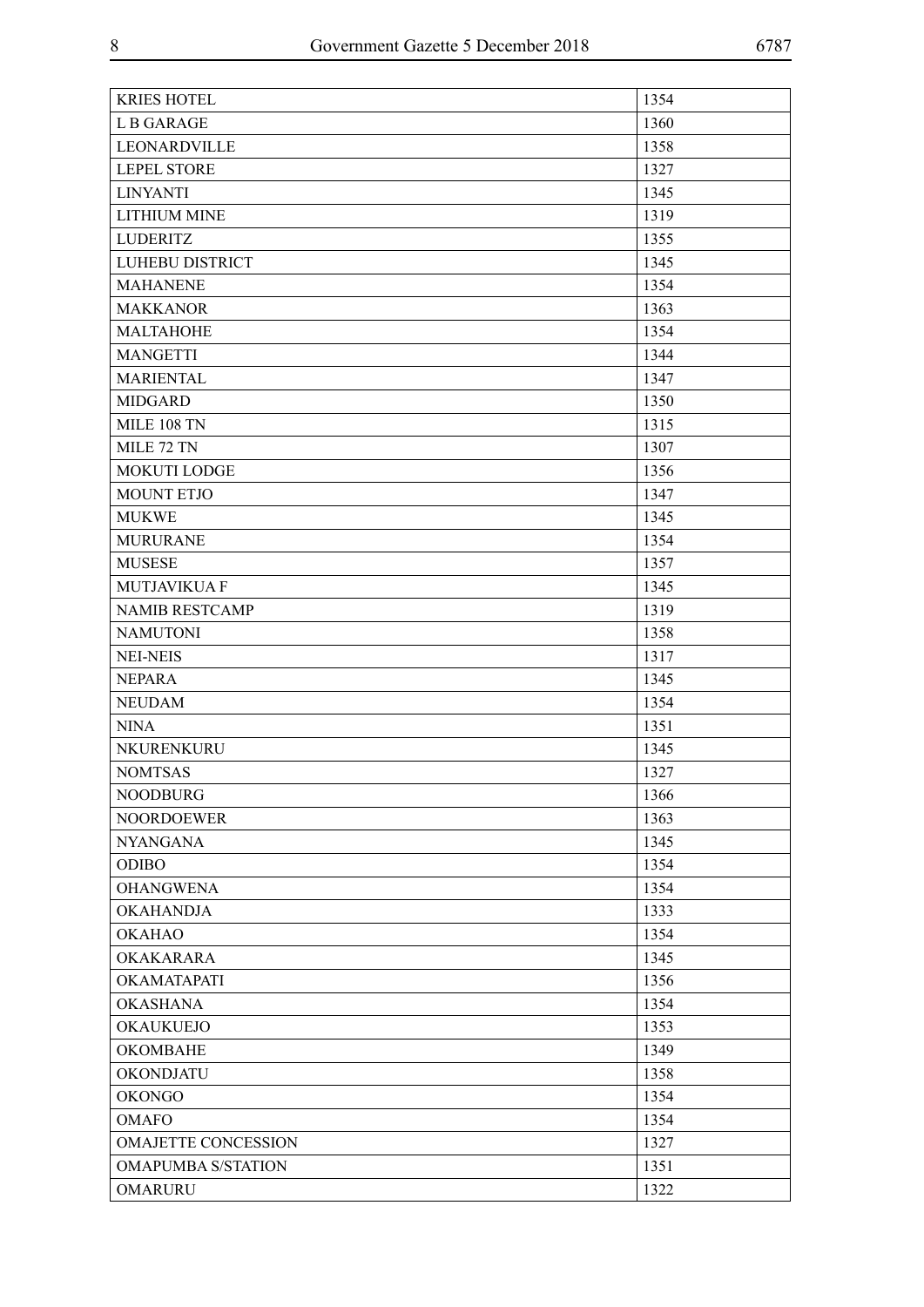| <b>OMATJENNE</b>                                      | 1337 |
|-------------------------------------------------------|------|
| <b>OMBALANTU</b>                                      | 1354 |
| <b>OMBIKA</b>                                         | 1351 |
| <b>OMEGA</b>                                          | 1345 |
| <b>OMITARA</b>                                        | 1346 |
| OMURAMBA FARM                                         | 1360 |
| <b>OMUTHIYA</b>                                       | 1354 |
| <b>ONDANGWA</b>                                       | 1354 |
| <b>ONDEROMBUA</b>                                     | 1360 |
| <b>ONDEROMPABA</b>                                    | 1355 |
| <b>ONGWEDIVA</b>                                      | 1354 |
| <b>ONHGA</b>                                          | 1354 |
| <b>ONIIPA</b>                                         | 1354 |
| <b>ONYAANYA</b>                                       | 1354 |
| ONYUULAYE DISTRICT (Onyuulae Trading & Investment Co) | 1344 |
| <b>OPUWO</b>                                          | 1360 |
| ORANJEMUND M95 (same as Keetmanshoop M95)             | 1355 |
| ORUNAHI                                               | 1337 |
| <b>OSHAKATI</b>                                       | 1354 |
| <b>OSHIGAMBO</b>                                      | 1354 |
| <b>OSHIKANGO</b>                                      | 1354 |
| <b>OSHIKUKU</b>                                       | 1354 |
| <b>OSHIVELO</b>                                       | 1344 |
| <b>OSIRE</b>                                          | 1347 |
| <b>OTAVI</b>                                          | 1342 |
| <b>OTJIHASE</b>                                       | 1353 |
| <b>OTJIMBINGWE</b>                                    | 1333 |
| <b>OTJINENE</b>                                       | 1349 |
| <b>OTJITUUO</b>                                       | 1345 |
| <b>OTJIWARONGO</b>                                    | 1337 |
| OTJIWARONGO POS 11                                    | 1361 |
| <b>OTJOWIKAMBO</b>                                    | 1345 |
| <b>OTUMBOROMBONGA</b>                                 | 1349 |
| <b>OUTJO</b>                                          | 1337 |
| <b>OVITOTO</b>                                        | 1333 |
| <b>PALMWAG</b>                                        | 1337 |
| PLESSIS FARM (NISWA)                                  | 1346 |
| <b>REHOBOTH</b>                                       | 1345 |
| REHOBOTH STASIE                                       | 1337 |
| RIETFONTEIN (UCHAB)                                   | 1358 |
| <b>RIETOOG</b>                                        | 1364 |
| RIETQUELLE-AMINUIS                                    | 1361 |
| <b>ROSH PINAH</b>                                     | 1355 |
| <b>RUACANA</b>                                        | 1354 |
| <b>RUNDU</b>                                          | 1355 |
| <b>SAMBIU</b>                                         | 1355 |
| <b>SANDVELD</b>                                       | 1355 |
| <b>SCHLIP</b>                                         | 1354 |
|                                                       |      |